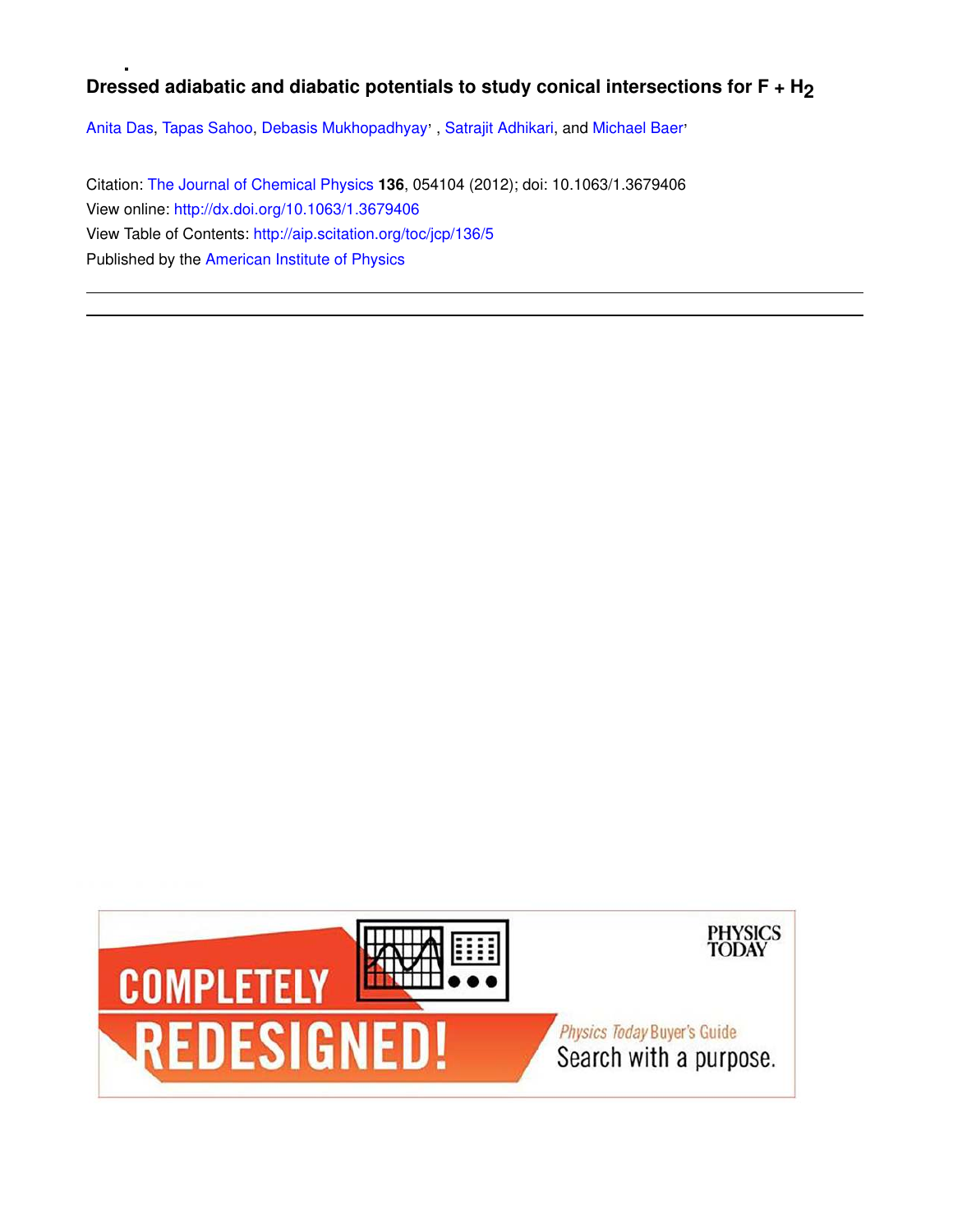# **Dressed adiabatic and diabatic potentials to study conical intersections for F +**  $H_2$

Anita Das,<sup>1</sup> Tapas Sahoo,<sup>2</sup> Debasis Mukhopadhyay,<sup>1,a)</sup> Satrajit Adhikari,<sup>2</sup> and Michael Baer<sup>3,b)</sup> <sup>1</sup>*Department of Chemistry, University of Calcutta, Kolkata-700009, India* <sup>2</sup>*Department of Physical Chemistry, Indian Association for Cultivation of Science, Jadavpur, Kolkata-700032, India*

<sup>3</sup>*The Fritz Haber Research Center for Molecular Dynamics The Hebrew University of Jerusalem, Jerusalem 91904, Israel*

(Received 28 November 2011; accepted 6 January 2012; published online 2 February 2012)

We follow a suggestion by Lipoff and Herschbach [Mol. Phys. **108**, 1133 (2010)] and compare *dressed* and *bare* adiabatic potentials to get insight regarding the low-energy dynamics (e.g., *cold reaction*) taking place in molecular systems. In this particular case, we are interested to study the effect of conical intersections (*ci*) on the interacting atoms. For this purpose, we consider *vibrational* dressed *adiabatic* and vibrational dressed *diabatic* potentials in the entrance channel of reactive systems. According to our study, the most one should expect, in case of  $F + H<sub>2</sub>$ , is a mild effect of the (1, 2) *ci* on its reactive/exchange process−an outcome also supported by experiment. This happens although the corresponding *dressed* and *bare* potential barriers (and the corresponding van der Waals potential wells) differ significantly from each other. *© 2012 American Institute of Physics*. [doi:10.1063/1.3679406]

### **I. INTRODUCTION**

Recently, we published several articles concerning the *diabatic* potential energy surfaces (PES) of the  $F + H_2$ (Ref. 1) within the Born-Oppenheimer (BO) treatment.<sup>2</sup> Such studies require deriving *ab initio* adiabatic PESs as well as *ab initio* non-adiabatic coupling terms (NACTs) and forming adiabatic-to-diabatic transformation (ADT) angles (mixing angles) $^{3,4}$  with integer Berry phases along closed contours<sup>5–7</sup> (to guarantee single-valued diabatic potentials). In these articles, procedures of how to carry out these calculations in the most efficient and reliable way were examined.

The main reason for the present study is not so much to deliver a more up-to-date PES for the title reaction but to find out to what extent the *ci*s of this system affect the lowest adiabatic PES. To clarify what we have in mind, we refer to a recent important article by Lipoff and Herschbach (LH) [Ref. 8(a)] in which they distinguish between *bare* and *dressed* potentials (while referring to the reactive  $F + H_2$  system). Following this presentation, the *bare* PES is the one obtained from the electronic structure calculations (in other words, the BO lowest adiabatic PES) and the *dressed* PES is the effective potential felt by the reactants when approaching each other at (very) low temperatures (as encountered, e.g., in *cold reactions*<sup>9</sup>). While doing this comparison LH showed that the dressed potential barrier and the van der Waals potential well (both in the entrance channel) differ significantly from the corresponding *bare* magnitudes.

LH *summarized* the discussion on this subject with the following statements:

"Curiously although  $F + H_2$  (dressed) adiabatic potentials were evaluated,<sup>33</sup> no use was made of them to examine the entrance channel collision dynamics. In the future, it *should become standard and blessed practice* to consider the dressed potentials in discussion of any ultra-cold reaction."10, <sup>11</sup>

Here, we follow this suggestion and consider two types of *dressed* potentials: one as formed by the lowest BO *adiabatic* PES and the second as formed by the two lowest *diabatic* potentials as will be described below. It is our hope that this comparison will shed light on the role of the above mentioned *ci* in the entrance arrangement.

Our study is extended (as compared with the LH study) in the following way. The comparisons between the various potentials will not be done for the full three-dimensional potential but for two*-*dimensional potentials as calculated for frozen vibrational coordinates r and the integration is, consequently, carried out for the *rotational* basis sets only. This kind of treatment is expected to enhance the *transparency* of the comparison. In a subsequent publication, the comparisons will also include the full three-dimensional dressed potentials as suggested by LH.

Two comments have to be made:

- (i) We remind the reader that diabatic potentials were already calculated for this system long time ago, $12$  but these were derived in a very approximate way ignoring the relevant BO-NACTs.
- (ii) In the present study, just like in our recent studies, $<sup>1</sup>$  we</sup> do not include the spin-orbit coupling (such calculations were reported, e.g., in Refs. 13 and 14). It is very likely

a) Author to whom correspondence should be addressed. Electronic mail: dm\_chem\_cu@yahoo.in.

b)Electronic mail: michaelb@fh.huji.ac.il.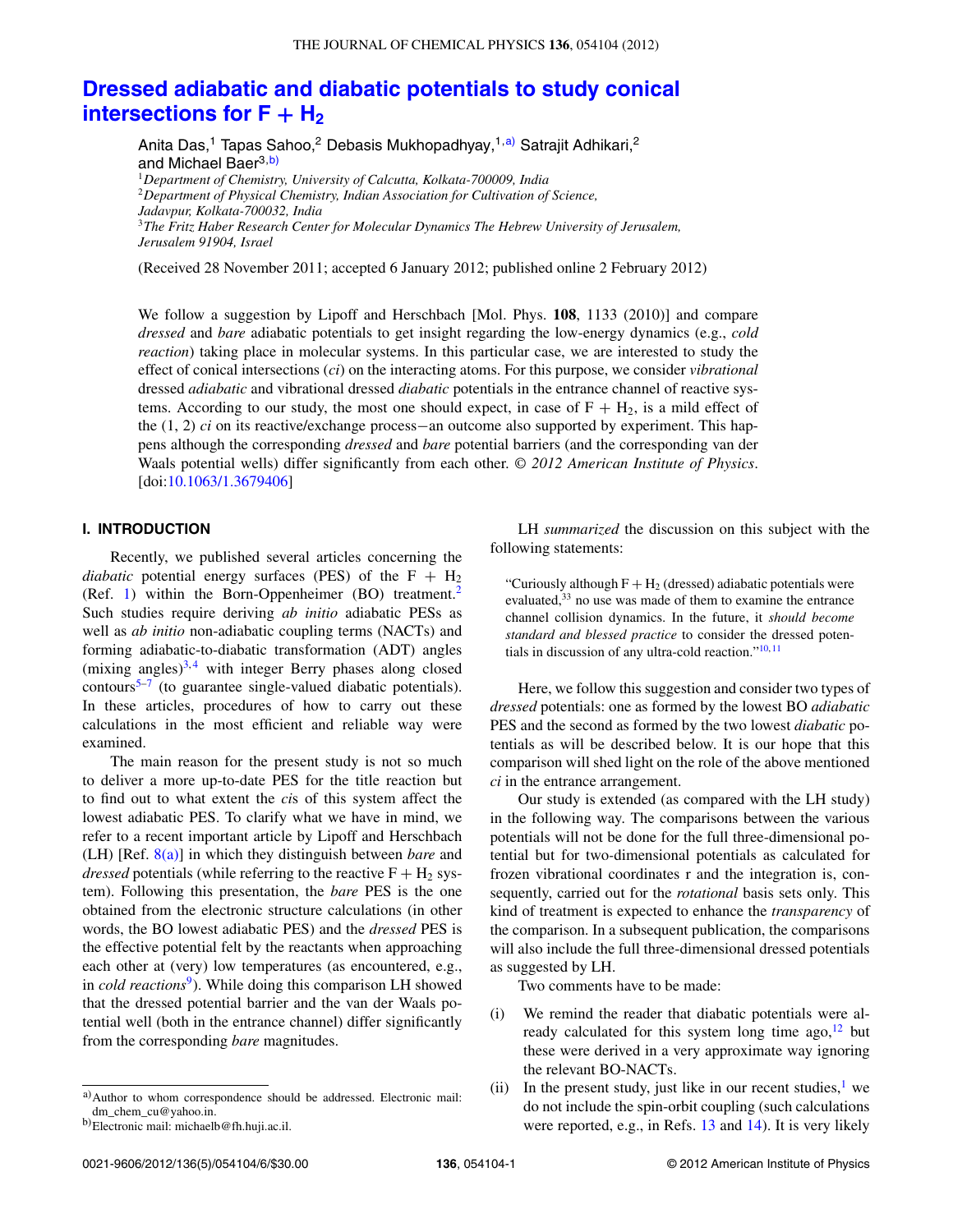that as long as this coupling is ignored the corresponding *dynamic* calculations are not trustful, but our main concern at this stage is the BO adiabatic and diabatic potentials and not the dynamic calculations.

### **II. BACKGROUND**

In our previous publications, we discussed two approaches to form diabatic potentials; both are based on deriving ADT angles from BO-NACTs. In Refs.  $1(a)$  and  $1(b)$ , the ADT angles were based on one NACT,  $\tau_{12}(R, \theta | r)$ , which couples the two lower adiabatic states, i.e., a  $\Sigma$ -state and one of the  $\Pi$ -states. In Ref. 1(c), the ADT angles were based on two NACTs, namely, the previously mentioned  $\tau_{12}(R, \theta | r)$ and  $\tau_{23}(R, \theta | r)$ , which is formed by two (upper)  $\Pi$ -states. In the present study, we consider the two-state ADT angles based on the first approach.

The details how these ADT angles,  $\gamma(R, \theta | r)$ , are calculated for the title system are given in the two Refs.  $1(a)$  and 1(b) (see, also, Appendix). Here, we just mention that these calculations are based on line integrals of the kind<sup>3,4</sup>

$$
\gamma_{12}(\varphi, \mathbf{q}|\mathbf{r}) = \int_0^{\varphi} \boldsymbol{\tau}_{\varphi 12}(\varphi', \mathbf{q}|\mathbf{r}) d\varphi', \qquad (1)
$$

(carried out along open and closed circular contours) where  $\tau_{\varphi}(\varphi, \varphi)$  q is the corresponding *angular* component of the NACT,  $\tau_{12}(\varphi, q|r)$ , with the operator  $\tau_{\varphi}$  defined as  $\tau_{\varphi}(\varphi, q|r)$  $= \langle \chi_1(\varphi, \mathrm{q}|\mathrm{r})| (\partial/\partial \varphi) \chi_2(\varphi, \mathrm{q}|\mathrm{r}) \rangle$ . The two functions  $\chi_1(\varphi, \mathrm{q}|\mathrm{r})$ ;  $j = 1, 2$  are the eigenfunctions related to the two lower states, mentioned earlier, and q and  $\varphi$  are the relevant polar coordinates with regard to some point on a plane (see Fig. 1). In other words the points along the circular contour,  $\Gamma$ , are now described in terms of polar coordinates  $(q, \varphi)$ . The two systems of coordinates,  $(q,\varphi)$  and  $(R, \theta)$ , for a given r-value, are connected via simple geometrical relations (see Fig. 1).

Given the two adiabatic PESs  $u_i(\varphi, \varphi)$ ; j = 1, 2, the corresponding diabatic potentials  $V_1(\varphi, \varphi | r)$ ,  $V_2(\varphi, \varphi | r)$ , and



FIG. 1. A schematic picture of the system of coordinates: (a) The point of  $(1, 2)$  *ci* (at  $R_{ci}$ ), the center of all circular contours (at  $R_{ce}$ ), and positions of the three atoms along the collinear axis. (b) Two cartesian systems of coordinates:  $(R, \theta | r)$  vs.  $(\varphi, q | r)$ .

 $V_{12}(\varphi, q\vert r)$ , are derived from the following set of equations:<sup>15</sup>

$$
V_1(\varphi) = u_1(\varphi)\cos^2\gamma(\varphi) + u_2(\varphi)\sin^2\gamma(\varphi),
$$
  
\n
$$
V_2(\varphi) = u_1(\varphi)\sin^2\gamma(\varphi) + u_2(\varphi)\cos^2\gamma(\varphi),
$$
  
\n
$$
V_{12}(\varphi) = (1/2)\{u_2(\varphi) - u_1(\varphi)\}\sin(2\gamma(\varphi)),
$$
\n(2)

where  $\gamma(\varphi)$  stands for  $\gamma(\varphi, \varphi)$  and is given in Eq. (1). The transformation that yields the diabatic potentials is presented explicitly to show that in order to guarantee the singlevaluedness of these potentials the angle  $\gamma$ , once calculated along a closed circle, has to be equal to  $n\pi$ , where n is an integer.<sup>1, 6,7</sup> This difficulty is not always easy to surmount, in particular when the radii, q, of the circles (see Fig. 1) become large. Recently, this difficulty was treated via a novel approach based on *complementary* line integrals<sup>1(a),1(b)</sup> (see Appendix).

As mentioned earlier, the LH suggestion will be applied here for two-dimensional configuration spaces, formed by keeping fixed, the vibrational coordinate r. The single-state dressed adiabatic potential,  $u_s(R|r)$ , is calculated employing the expression

$$
u_s(R|r) = \langle \zeta_1(\theta|R,r) | u_{a1}(\theta|R,r) | \zeta_1(\theta|R,r) \rangle, \qquad (3)
$$

where  $u_{a1}(\theta|R,r)$  is the *bare* Stark-Werner (SW) potential and  $\zeta_1(\theta|R,r)$  is the corresponding *rotational* eigenfunction of  $u_{a1}(\theta|R,r)$ . The double-state lowest dressed adiabatic potential, u<sub>d</sub>(R|r), is obtained by diagonalizing the dressed *diabatic* potential matrix,  $V(R|r)$ , given in the form

$$
\mathbf{V}(R|r) = \begin{pmatrix} \tilde{V}_1(R|r) & \tilde{V}_{12}(R|r) \\ \tilde{V}_{12}(R|r) & \tilde{V}_2(R|r) \end{pmatrix},
$$
 (4)

where  $\tilde{V}_j(R|r)$ ;  $j = 1, 2$  and  $\tilde{V}_{12}(R|r)$  are calculated employing the following expressions:

$$
\tilde{V}_j(R|r) = \langle \xi_j(\theta|R,r)|V_j(\theta|R,r)|\xi_j(\theta|R,r)\rangle, \tag{5a}
$$

$$
\tilde{V}_{12}(R|r) = \langle \xi_1(\theta|R,r)| V_{12}(\theta|R,r) | \xi_2(\theta|R,r) \rangle. \tag{5b}
$$

Here,  $\xi_i(\theta|R,r)$ ; j = 1, 2 are the corresponding *rotational* (diabatic) eigenfunctions of the two corresponding diabatic potentials  $V_i(\theta | R, r)$ ;  $j = 1, 2$ .

In the numerical study, we concentrate on the two *dressed* potentials,  $u_s(R|r)$  and  $u_d(R|r)$ .

## **III. NUMERICAL RESULTS**

Whereas the calculations of the adiabatic potentials are straightforward, the calculations of the diabatic ones (in particular along angular intervals at the vicinity of  $\theta \sim \pi/2$ ) are more involved and therefore have to be carried out with some care. The details will be given in our next, more extended, publication. At this stage we mention that these calculations, in contrast to the earlier ones, $\frac{1}{2}$  are now done for the full angular interval  $0 \le \theta \le \pi$ . The translational interval is also increased to become,  $3.0 \le R \le 10.0$  a.u.

In what follows are discussed PESs and the corresponding potential energy curves relevant for the present study. These are based on the SW pure adiabatic PESs (Ref. 12) calculated by employing the internally contracted Multi Reference Configuration Interaction (MRCI) method and the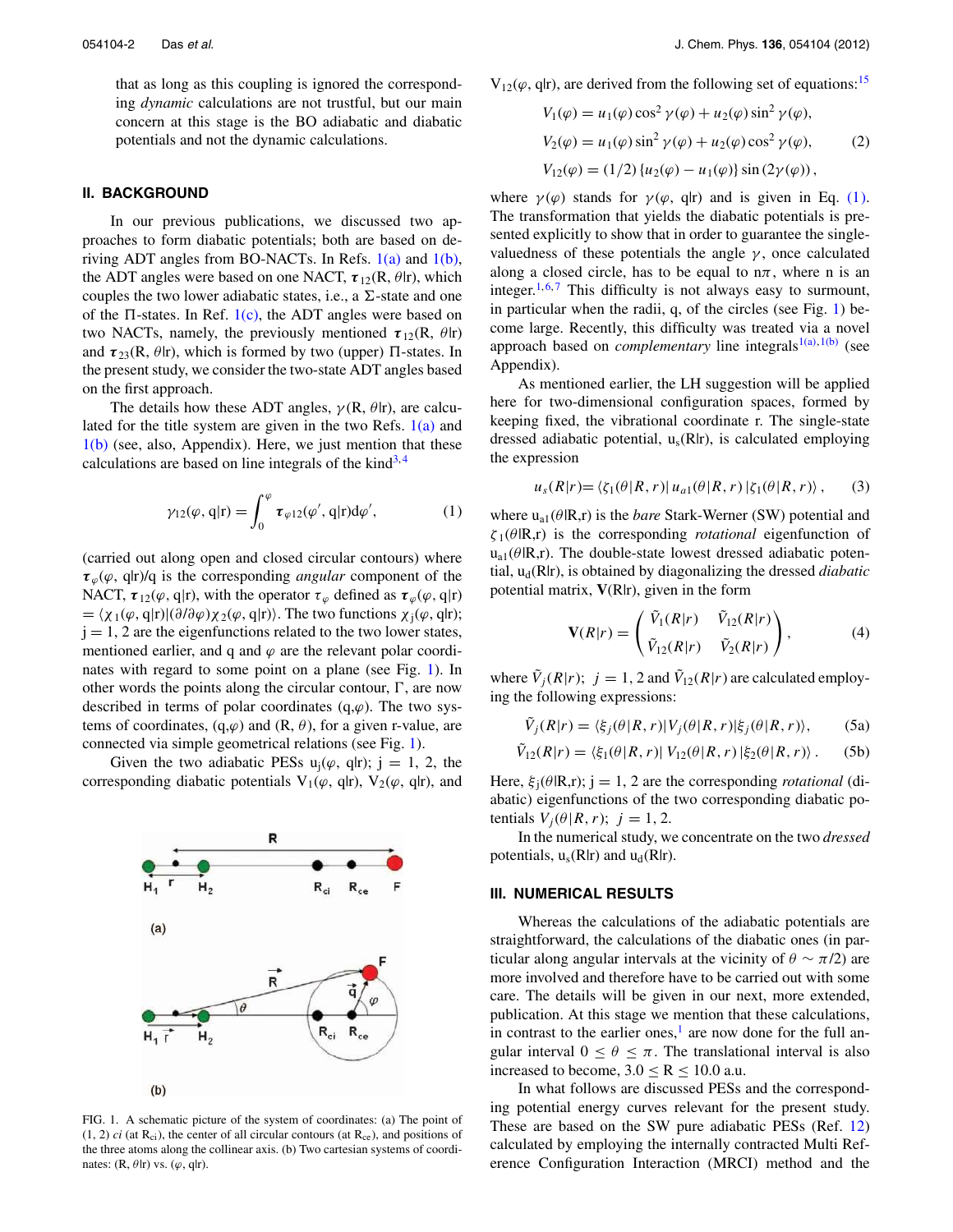

FIG. 2. Equi-potential lines of the two lower potentials, namely,  $u_{a1}(R, \theta)$ and  $V_1(R, \theta)$ , emphasizing the differences of their barrier structure (see text). In (a) is presented the *adiabatic* potential,  $u_{a1}(R, \theta)$  and in (b) is presented the *diabatic* potential,  $V_1(R, \theta)$ . The calculations were carried out for a plane formed by a fixed vibrational coordinate  $r (=r<sub>HH</sub>) = 1.8$  a.u.. Contours are drawn in steps of 0.06 kcal/mol.

Davidson correction<sup>16(a)</sup> using the MOLPRO program.<sup>16(b)</sup> More details are given in Ref. 1.

In Fig. 2 are given two panels (a) and (b) presenting the equi-potential lines for the two lower respective vibronic potentials,  $u_{a1}(R, \theta)$  and  $V_1(R, \theta)$ , as calculated for  $r (=r<sub>HH</sub>)$  $= 1.8$  a.u. (similar equi-potential lines for  $r = 1.6$  a.u. and  $r = 1.4$  a.u., are presented in Refs.  $1(a)$  and  $1(b)$ , respectively). It is well seen that the two potentials differ significantly from each other: Whereas the adiabatic potential,  $u_{a1}(R, \theta)$ , is characterized by a single (mild) peak, which occurs at a point on the collinear axis at R  $\sim$  4.5 a.u., the diabatic potential,  $V_1(R, \theta)$ , possesses two symmetric peaks at  $(R, \theta)$  $\cong$  (4.35 a.u.,  $\pm 20^\circ$ ) and a typical saddle structure with the minimum/maximum point located on the collinear axis at R  $\sim$  4.5 a.u.

In Fig. 3, three panels (a), (b), and (c) presenting in each case three R-dependent, adiabatic, vibrational potential curves are given: the two *dressed* potentials,  $u_s(R|r)$  and  $u_d(R|r)$ , and the corresponding *bare* potential  $u_{a1}(\theta = 0, R|r)$ . The curves in each panel are characterized by two important features; (a) The bare potentials differ significantly from the



FIG. 3. Potential curves as calculated for fixed vibrational coordinates  $r$  (= $r<sub>HH</sub>$ ). In each panel are presented three curves: (i) The bare adiabatic potential  $u_{a1}(R, \theta | r)$  calculated at  $\theta = 0$ ; (ii) The vibronic dressed potential  $u_s(R|r)$  (see Eq. (3)); (iii) The vibronic dressed potential  $u_d(R|r)$  obtained by diagonalizing the dressed *diabatic* potential matrix, **V**(R|r) (see Eqs. (4) and (5)). The results for  $r_{HH} = 1.4$ , 1.6, and 1.8 a.u. are shown in panels (a), (b), and (c), respectively.

dressed ones and (b) the two dressed potentials, for all practical purposes, overlap each other.

#### **IV. ANALYSIS AND CONCLUSIONS**

The large deviation of the bare potential from the dressed one was already elaborated by LH when they compared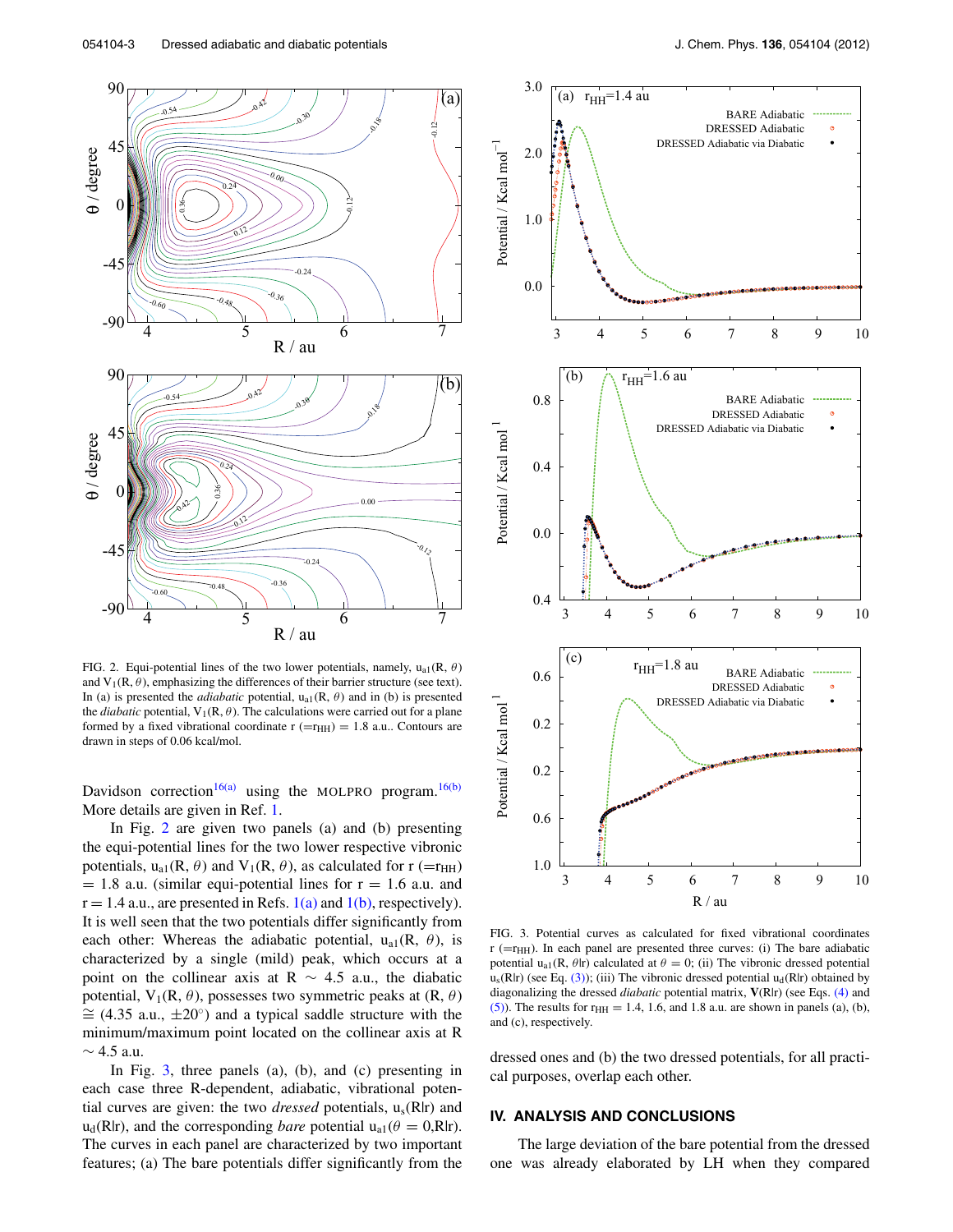the three-dimensional dressed potential with the collinear bare potential. They found the barrier of the *dressed* potential to be much narrower and significantly lower (see also Ref. 11) as compared to the *bare* potential. In the present study where *several* vibronic bare and dressed potentials are compared, various kinds of differences become apparent. Thus, in case of  $r = 1.4$  a.u. the two kinds are of similar heights, but the dressed potential is much narrower, in case of  $r = 1.6$  a.u. the dressed potential is significantly lower and as before much narrower, and in case of  $r = 1.8$  a.u. the structure of the two potential curves is altogether different: whereas the dressed potential is a smooth increasing function of R (thus without a barrier), the bare potential has a barrier but which is lower and much broader as compared to the previous ones.

The more interesting result of our study is the nice fit between the two dressed potentials for all three vibronic cases. Mathematically speaking, these two types of curves are not expected to overlap, but if they do it will happen only under restrictive conditions. From the physical point of view, this overlap indicates that the (1,2)*ci*, although it exists, does not affect significantly the lowest adiabatic potential. In other words, dynamic calculations employing only the lowest adiabatic surface, as are done within the BO approximation, $2$  are expected to be only slightly affected by more extensive multistate treatments.

Recalling the dynamical studies within the BO approximation,  $11, 17-20$  we remind the reader that these and many other calculations produced a wealth of data that was compared with experiment. Encouraging agreements were obtained for all (or at least for most) *types* of measurements ranging from temperature dependent rate constants to energy dependent state-to-state differential cross sections. These facts imply that the title system can be studied reliably well within the BO *approximation* although its potentials are probably affected, at certain regions, by the (1,2)*ci*. It seems that the conclusion of the present study supports this finding. Still we have to be cautious about this statement for two reasons: (i) It could be that the effect of the *ci* is not sensitive to the rotational motion of the particles; (ii) We have to remember that solving the relevant multi-state Schrödinger equation, in particular, for (ultra) *cold reactions* requires more than just employing vibronic potentials as analyzed here.

As a final subject, we return to an issue related to the BO treatment to yield reliable diabatic potentials. Two points are of concern:

- (a) There is no doubt that theories based on the BO-NACTs (as opposed to other kinds<sup>12</sup>) are, currently, the more trustful ones to yield the required diabatic potentials for molecular systems (see, for instance, a sample of references given in the present article<sup>5(c), 21–47</sup>).
- (b) Among these is also listed the *line integral* approach,  $3, 4, 6$  which is based on line integrals along closed contours to form ADT angles (see Eq.  $(1)$ ) and, accordingly, diabatic potentials (see Eq. (2)). It is true that this approach is criticized sporadically for not delivering *strictly* diabatic potentials (see, e.g., Ref.  $48(a)$  and a rebuttal in Ref.  $48(b)$ , but then it was

tested for numerous cases along the last thirty years and was found to be trustful (utilizing, when necessary, extensions<sup>1(a),1(b),7</sup>) for forming *approximate* diabatic potentials (see, for instance, a sample of references: Refs. 5(c), 21(c), 21(d), 22, 23, 29–33, 35–37, 39–41, 43, and 44). In the Appendix is discussed the extension used in the present study.

### **ACKNOWLEDGMENTS**

A.D. acknowledges CSIR, India for research fellowship. D.M and S.A. acknowledge the BRNS, India for grants (Sanction No. 2009/37/42/BRNS) in computational facilities.

## **APPENDIX: DERIVATION OF THE COMPLEMENTARY LINE INTEGRAL**

As mentioned in the article, we find that for the larger (circular) contours ( $q \ge 3$  a.u., in our case) the line integral (in Eq. (1)) does not yield the expected phase, namely,  $n\pi$  (see Fig. 4). In such a situation, we used to solve the line integrals for several states.<sup>7</sup> In our present case, we developed a new methodology for this purpose based on two states.

This treatment is based on the fact that the hydrogenhydrogen-fluorine (HHF) system is *symmetric* with respect to the collinear axis (see Fig. 1). Consequently, for any circular contour with its center located on the collinear axis, we get that  $\gamma_{12}$  ( $\varphi = 2\pi |q| = 2\gamma_{12}(\varphi = \pi |q|)$ . However, since we demand that for a full circle  $\gamma_{12}(\varphi = 2\pi | q) = \pi$ , we should get for half a circle,  $\{0,\pi\}$ :  $\gamma_{12}(\varphi = \pi | q) = \pi/2$ . Having established this result, the idea is to carry out the line integral in Eq.  $(1)$  twice – each time with a different initial point:

(a) Integrating forward (the ordinary way), starting at  $\varphi = 0$  and ending at some intermediate value  $\varphi = \varphi_{fin}$ (see Fig. 5) thus yielding  $\gamma_{12}(\varphi|q) = \gamma_{12}^{(f)}(\varphi|q)$  along the interval  $0 \le \varphi \le \varphi_{fin}$ . Here "f" stands for *forward*.



FIG. 4. Adiabatic-to-diabatic-transformation (mixing) angle,  $\gamma_{12}(\varphi|q)$ , for circular contours at R = R<sub>ce</sub> = 6 a.u. along the interval  $0 \le \varphi \le 2\pi$  as calculated employing Eq. (1).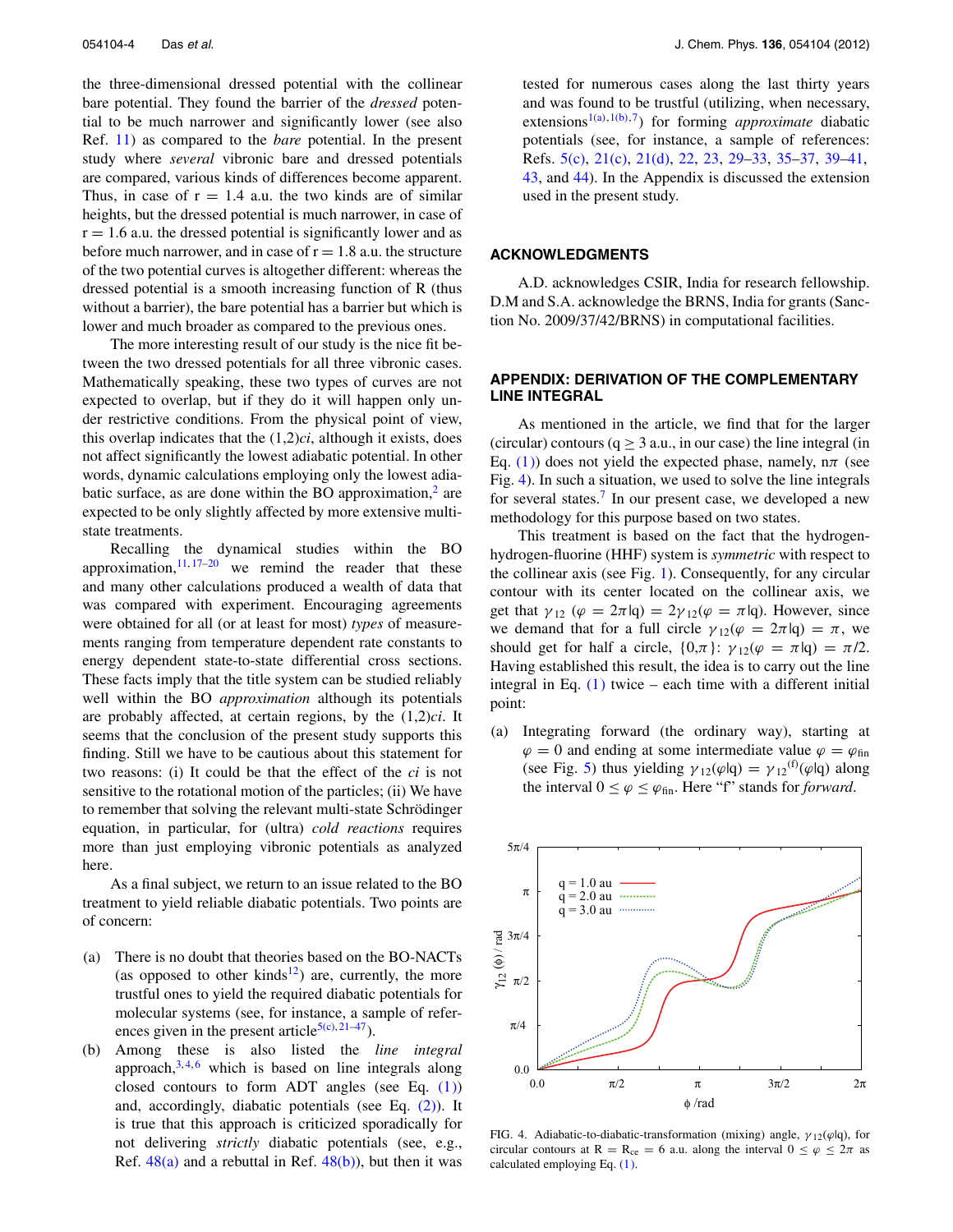

FIG. 5. Adiabatic-to-diabatic-transformation (mixing) angle,  $\gamma_{12}(\varphi|q)$  at R  $=$  R<sub>ce</sub>  $=$  6 a.u., for circular contours (q  $=$  4 a.u.) along the interval  $0 \leq \varphi$  $\leq \pi$ : the first curve,  $\gamma_{12}^{(f)}(\varphi|q)$ , (------) is calculated employing Eq. (1) in the forward direction; the second curve,  $\gamma_{12}^{(m)}(\varphi|q)$ , (-------) is calculated employing Eq. (1) in the backward direction (thus forming  $\gamma_{12}^{(b)}(\varphi|q)$ ), and then, further, employing Eq.  $(A1)$  to form the modified curve; the third curve (......)–the unified curve–is formed by merging  $\gamma_{12}^{(f)}(\varphi|q)$  and  $\gamma_{12}^{(m)}(\varphi|q)$ , and interpolating along the intermediate interval [ $\varphi_{fin} \leq \varphi \leq \varphi_{bin}$ ] employing a least-squares technique.

Integrating backward, namely, starting at  $\varphi = \pi$  and ending at  $\varphi = \varphi_{\text{bin}}$  thus yielding  $\gamma_{12}^{(b)}(\varphi|q)$  for the interval  $\varphi_{\text{bin}} \leq \varphi \leq \pi$ . Here "b" stands for *backward*.

It can be shown that having  $\gamma_{12}^{(b)}(\varphi|q)$ , we are able to form the modified part of the (ill-conditioned)  $\gamma_{12}(\varphi|q)$  (along the interval  $\varphi_{\text{bin}} \leq \varphi \leq \pi$ , by making the simple connection

$$
\gamma_{12}^{(m)}(\phi|q) = \pi/2 - \gamma_{12}^{(b)}(\phi|q). \tag{A1}
$$

Here "m" stands for *modified* (see Fig. 5).

According to the procedure just described,  $\gamma_{12}^{(f)}(\varphi|q)$  is expected to be accurate for the lower  $\varphi$ -interval, namely, in the vicinity of  $\varphi \sim 0$  and up to some value  $\varphi = \varphi_{fin}$ , whereas  $\gamma_{12}^{(m)}(\varphi|q)$  is expected to be accurate for the upper  $\varphi$ -interval in the vicinity of  $\varphi \sim \pi$  and down to some value  $\varphi = \varphi_{\text{bin}}$ (see Fig. 5). To get the full (physical) curve  $\gamma_{12}^{(u)}(\varphi|q)$ -where u stands for "unified"–for the interval of interest,  $0 \leq \varphi$  $\leq \pi$ , we *interpolate* along the intermediate region  $\varphi_{fin} \leq \varphi$  $\leq \varphi_{\text{bin}}$  so that the two curves,  $\gamma_{12}^{(f)}(\varphi|q)$  and  $\gamma_{12}^{(m)}(\varphi|q)$ , from left and right, respectively, merge *smoothly* to form one single curve. This single curve (in Fig. 5) is formed by applying the least-squares method which is based on the given values of  $\gamma_{12}^{(f)}(\varphi|q)$  and  $\gamma_{12}^{(m)}(\varphi|q)$  along the corresponding intervals:  $0 \leq \varphi \leq \varphi_{fin}$  and  $\varphi_{bin} \leq \varphi \leq \pi$ .

- $<sup>1</sup>$ (a) A. Das, D. Mukhopadhyay, S. Adhikari, and M. Baer, Chem. Phys.</sup> Lett. **517**, 92 (2011); (b) Eur. Phys. J. D **65**, 373 (2011); (c) "The adiabaticto-diabatic transformation angle and the Berry phase for coupled Jahn– Teller/Renner–Teller systems: The  $F + H2$  as a case study," Int. J. Quantum Chem. (in press).
- <sup>2</sup>M. Born and J. R. Oppenheimer, Ann. Phys. (Leipzig) **84**, 457 (1927); M. Born, Festschrift Goett, Nach. Math. Phys. **K1**, 1 (1951); M. Born and K. Huang, *Dynamical Theory of Crystal Lattices* (Oxford University Press, New York, 1954), Chap. IV.
- <sup>3</sup>M. Baer, Chem. Phys. Lett., **35**, 112 (1975).
- <sup>4</sup>M. Baer, *Beyond Born Oppenheimer; Electronic Non-Adiabatic Coupling Terms and Conical Intersections* (Wiley, Hoboken, New Jersey, 2006).
- 5 (a) M. V. Berry, Proc. R. Soc. London, Ser. A **392**, 45 (1984); (b) M. Baer and R. Englman, Mol. Phys. **75**, 283 (1992); (c) D. R. Yarkony, J. Chem. Phys. **105**, 19456 (1996).
- <sup>6</sup>A. Alijah and M. Baer, J. Phys. Chem. A **104**, 389 (2000); M. Baer, S. H. Lin, A. Alijah, S. Adhikari, and G. D. Billing, Phys. Rev. A **62**, 032506 (2000).
- <sup>7</sup>T. Vértesi, Á. Vibók, G. J. Halász, and M. Baer, J. Phys. B **37**, 4603 (2004); A. Das, D. Mukhopadhyay, S. Adhikari, and M. Baer, J. Chem. Phys. **133**, 084107 (2010); A. Das and D. Mukhopadhyay, "The adiabatic-to-diabatic transformation angle and topological phases for strongly interacting states: Solution with four states," Int. J. Quantum Chem. (in press).
- 8 (a) S. H. Lipoff and D. Herschbach, Mol. Phys. **108**, 1133 (2010). (b) See also D. Herschbach, Farad. Discuss. **142**, 9 (2009).
- <sup>9</sup>E. Bodo, F. A. Gianturco, and A. Dalgarno, J. Chem. Phys. **116**, 9222 (2002); N. Balakrishnan and A. Dalgarno, J. Phys. Chem. A **107**, 7101 (2003); R. V. Krems, Int. Rev. Phys. Chem. **24**, 99 (2005); P. F. Weck and N. Balakrishnan, Int. Rev. Phys. Chem. **25**, 283 (2006); S. Bovino, M. Taccomi, and F. A. Gianturco, J. Phys. Chem. A **115**, 8197 (2011).
- <sup>10</sup>This paragraph was taken from page 6 of Ref.  $8(a)$ . Reference 33 mentioned in this paragraph is Ref. 11 of the present list (see below).
- <sup>11</sup>E. Rosenman, Z. Hochman-Kowal, A. Persky, and M. Baer, Chem. Phys. Lett. **257**, 421 (1996).
- <sup>12</sup>K. Stark and H.-J. Werner, J. Chem. Phys. **104**, 6515 (1996).
- <sup>13</sup>M. Gilibert and M. Baer, J. Phys. Chem. **98**, 12822 (1994); **99**, 15748 (1995).
- <sup>14</sup>M. H. Alexander, H.-J. Werner, and D. E. Manolopoulos, J. Chem. Phys. **109**, 5710 (1998); **113**, 11084 (2000).
- <sup>15</sup>M. Baer, Adv. Chem. Phys. **49**, 191 (1982), see also Ref. 4, p. 283, Sec. 3.1.1.3.
- <sup>16</sup>(a) S. R. Langhoff and E. R. Davidson, Int. J. Quantum Chem. **8**, 61 (1974); (b) H.-J. Werner, P. J. Knowles, F. R. Manby, M. Schütz *et al.*, MOLPRO, version 2010.1, a package of *ab initio* programs, 2010, see http://www.molpro.net.
- <sup>17</sup>M. Baer, M. Faubel, B. Martinez-Haya, L. Y. Rusin, U. Tapp, J. P. Toennies, K. Stark, and H.-J. Werner, J. Chem. Phys. **104**, 2743 (1996).
- <sup>18</sup>D. E. Manolopoulos, J. Chem. Soc. Faraday Trans. **93**, 673 (1997).
- <sup>19</sup>F. J. Aoiz, L. Banares, and F. Castillo, J. Chem. Phys. **111**, 4013 (1999); B. Martinez-Haya, F. J. Aoiz, L. Banares, P. Honvault, and J. M. Launay, Phys. Chem. Chem. Phys. **1**, 3415 (1999).
- <sup>20</sup>V. Aquilanti, S. Cavalli, D. De Fazio, A. Volpi, A. Aguilar, and J. Maria Lucas, Chem. Phys. **308**, 237 (2005).
- <sup>21</sup>(a) C. A. Mead and D. G. Truhlar, J. Chem. Phys. **77**, 6090 (1982); (b) C. A. Mead, *ibid.* **78**, 807 (1983); (c) G. J. Tawa, S. L. Mielke, D. G. Truhlar, and D. W. Schwenke, *ibid.* **100**, 5751 (1994); (d) P. Halvick and D. G. Truhlar, *ibid.* **96**, 2895 (1992).
- <sup>22</sup>T. Pacher, L. S. Cederbaum, and H. Köppel, Adv. Chem. Phys. **84**, 293 (1993).
- <sup>23</sup>B. Heumann, K. Weide, R. Duren, and R. Schinke, J. Chem. Phys. **98**, 5508 (1993); B. Heumann and R. Schinke, *ibid.* **101**, 7488 (1994); H. J. Werner, B. Follmeg, and M. H. Alexander, *ibid.* **89**, 3139 (1988); D. Hehareug-Dao, X. Chapuisat, J. C. Lorquet, C. Galloy, and G. Raseev, *ibid.* **78**, 1246 (1983).
- <sup>24</sup>A. Alijah and E. E. Nikitin, Mol. Phys. **96**, 1399 (1999).
- <sup>25</sup>L. Jutier, C. Leonard, and F. Gatti, J. Chem. Phys. **130**, 134301 (2000).
- <sup>26</sup>M. S. Child, Adv. Chem. Phys. **124**, 1 (2002).
- <sup>27</sup>R. Abrol, A. Shaw, A. Kuppermann, and D. R. Yarkony, J. Chem. Phys. **115**, 4640 (2001).
- <sup>28</sup>A. J. C. Varandas in *Fundamental World of Quantum Chemistry*, edited by E. J. Brandas and E. S. Kryachko (Kluwer, Dordrecht, 2003), Vol. II, p. 32.
- <sup>29</sup>S. Han and D. R. Yarkony, J. Chem. Phys. **119**, 5058 (2003).
- <sup>30</sup>P. Barragan, L. F. Errea, A. Macias, L. Mendez, A. Riera, J. M. Lucas, and A. Aguilar, J. Chem. Phys. **121**, 11629 (2004).
- <sup>31</sup>R. Baer, Phys. Rev. Lett. **104**, 073001 (2010); I. Ryb and R. Baer, J. Chem. Phys. **121**, 10370 (2004); R. Baer, *ibid.* **117**, 7405 (2002).
- <sup>32</sup>T. Vertesi, and R. Englman, J. Phys. B: At. Mol. Opt. Phys. **41**, 025102 (2008); E. Bene, T. Vertesi, and R. Englman, J. Chem. Phys. **135**, 084101 (2011).
- <sup>33</sup>C. Levi, G. J. Halasz, A. Vibok, I. Bar, Y. Zeiri, R. Kosloff, and M. Baer, J. Chem. Phys. **128**, 244303 (2008).
- <sup>34</sup>J. Larson and E. Sjoqvist, Phys. Rev. A **79**, 043627 (2009).
- <sup>35</sup>S. Al-Jabour, M. Baer, O. Deeb, M. Liebscher, J. Manz, X. Xu, and S. Zilberg, J. Phys. Chem. A **114**, 2991 (2010).